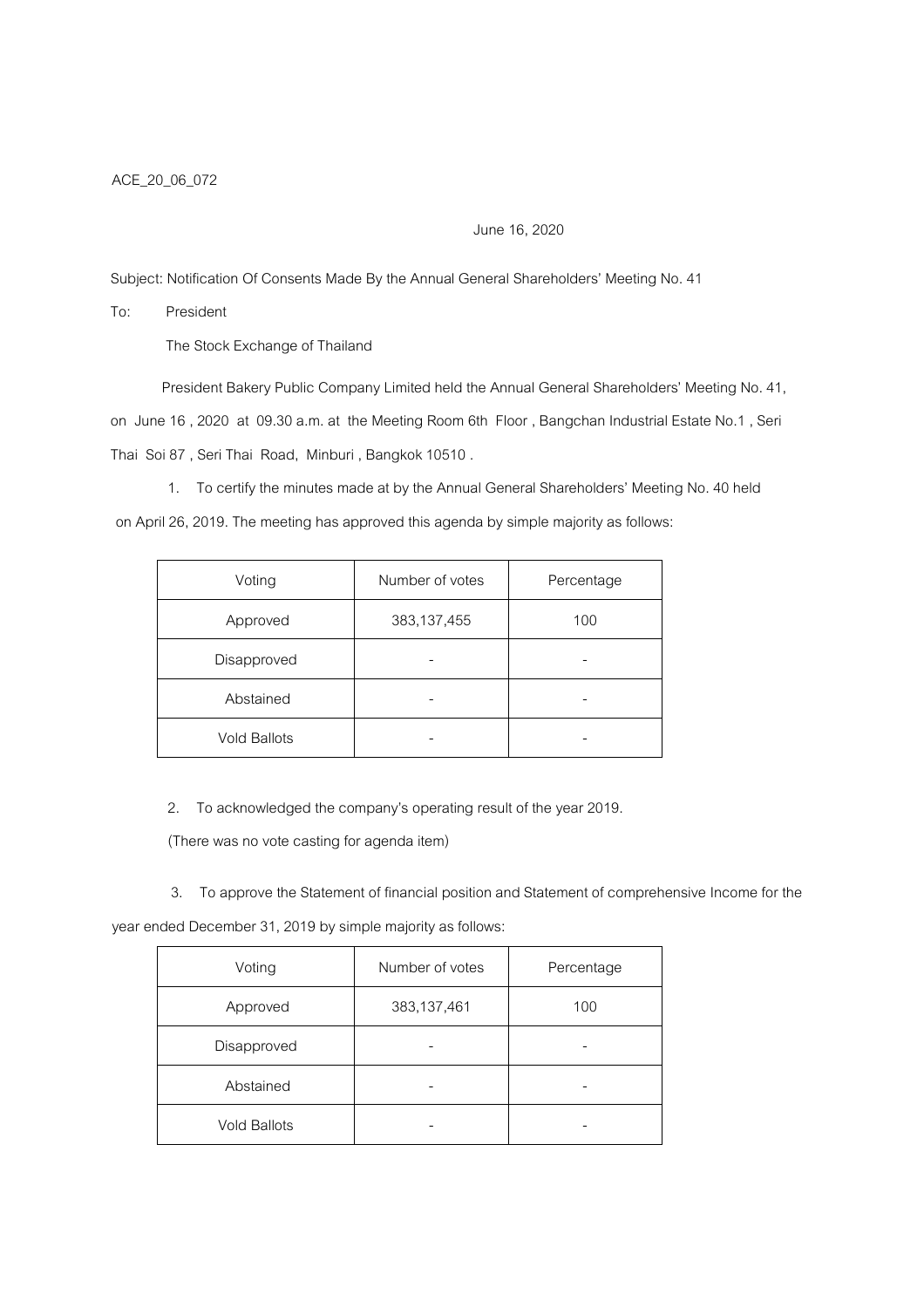4. Acknowledge the totaling interim dividend payment of Baht 1.90 per share, approximately Baht 855 million, and no additional interim dividends shall be paid for the operating results in the year 2019

 The company appropriated 10 percent of registered capital into statutory reserve as stipulated by laws. No further reserve was required.

5. Elected the directors to replace those retiring upon term completion

The meeting resolved to elect the each individual nominated person to be the Director of the Company

| Voting                             |                | Approve      | Disapprove   | Abstain      | Voided ballor |
|------------------------------------|----------------|--------------|--------------|--------------|---------------|
| Name of the Director               |                | (Percentage) | (Percentage) | (Percentage) | (Percentage)  |
| 1. Prof. Dr. Teeravuti Boonyasopon |                | 383,137,461  |              |              |               |
|                                    |                | (100)        |              |              |               |
| 2. Mrs. Aim-on                     | Pathumarak     | 383,137,461  |              |              |               |
|                                    |                | (100)        |              |              |               |
| 3. Mr. Wattanachai                 | Chotechutrakul | 383,137,461  |              |              |               |
|                                    |                | (100)        |              |              |               |
| 4. Prof. Piyamitr                  | Sritara        | 383,137,461  |              |              |               |
|                                    |                | (100)        |              |              |               |
| 5. Miss Saipin                     | Kittipornpimol | 383,137,461  |              |              |               |
|                                    |                | (100)        |              |              |               |

The voting result was detailed as follows:

Therefore, the company has 15 directors in 2020 whose names as follows:

| 1. Mr. Pipat      | Paniangvait    | 9. Miss Saipin          | Kittipornpimol |
|-------------------|----------------|-------------------------|----------------|
| 2. Mr. Apichart   | Thammanomai    | 10. Miss Ubolluck       | Luevoravinyu   |
| 3. Mr. Apisate    | Thammanomai    | 11. Prof. Dr. Teeravuti | Boonyasopon    |
| 4. Mr. Vichai     | Kulsomphob     | 12. Mr. Wattanachai     | Chotechutrakul |
| 5. Miss Petcharat | Anantawichai   | 13. Prof. Piyamitr      | Sritara        |
| 6. Miss Panida    | Prayottaweekij | 14. Mr. Thanapich       | Mulapruk       |
| 7. Dr. Pojjanee   | Paniangvait    | Mrs. Aim-on<br>15.      | Pathumarak     |
| 8. Mr. Pun        | Paniangvait    |                         |                |

The numbers or names of directors whose signatures can be binding to any commitment on the Company is two directors duly sign and affix with the company seal, except Independent Directors.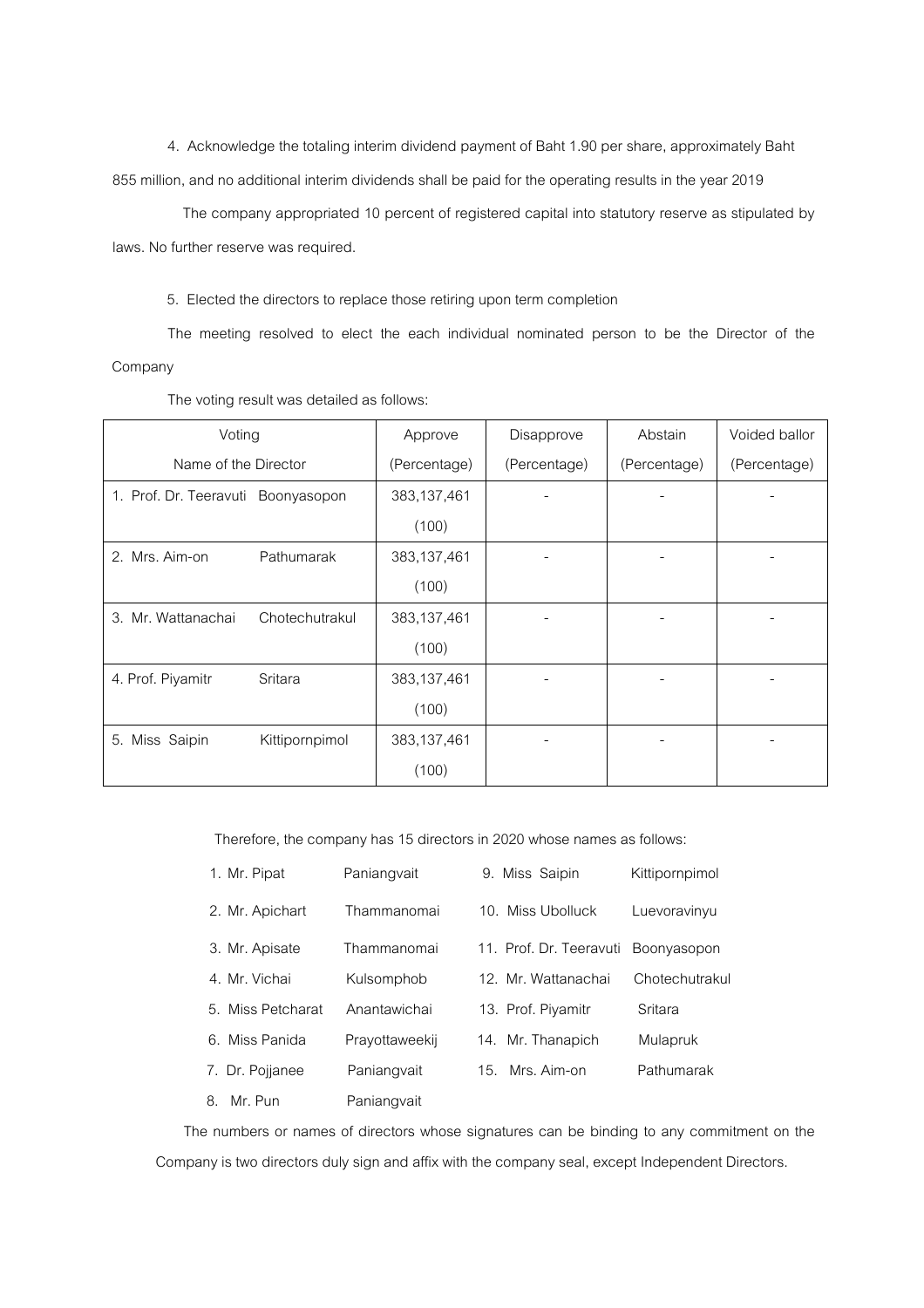6. The meeting has approved the remuneration of the Board of Directors for the year 2020, at the total amount not exceeding Baht 15,000,000 per year, but excluding compensation or other benefits which the directors receives in the capacity of employee or personnel of the company.

| Voting              | Number of votes | Percentage |
|---------------------|-----------------|------------|
| Approved            | 383,158,661     | 100        |
| Disapproved         |                 |            |
| Abstained           |                 |            |
| <b>Vold Ballots</b> |                 |            |

By simple majority as follows:

- 7. The Annual General Shareholders' meeting has appointed
	- 1. Miss Siriwan Nitdamrong, with Certified Public Accountant No. 5906 (Has signed in Company Financial Statement in 2018-2019)
	- 2 Mr.Wichart Lokatekrawee, with Certified Public Accountant No. 4451 (Has signed in Company Financial Statement since 2010 - 2012)
	- 3. Mrs. Sarinda Hirunprasertwut, with Certified Public Accountant No. 4799 (Has been never signed in Company Financial Statement)

 From EY Office Limited as the company%s auditor in the year 2020. One of these Certified Public Accountants will be the auditor and express his/her opinion on the financial statements of the company. These proposed auditors have no relationship with or are not interested in any transaction of the company, joint venture, executive officer, major shareholders or relevant persons of said persons. The auditing work shall be independent, standardized, and qualified according to the requirements of the company and the SEC and shall conduct the duties very well. In case the said appointed auditors are not able to conduct the duties, the EY Office Company Limited should provide other Certified Public Accountant of the EY Office Company Limited for the replacement. The company had one joint venture namely President Green House Foods Company Limited. which had the auditors from the same audit office.